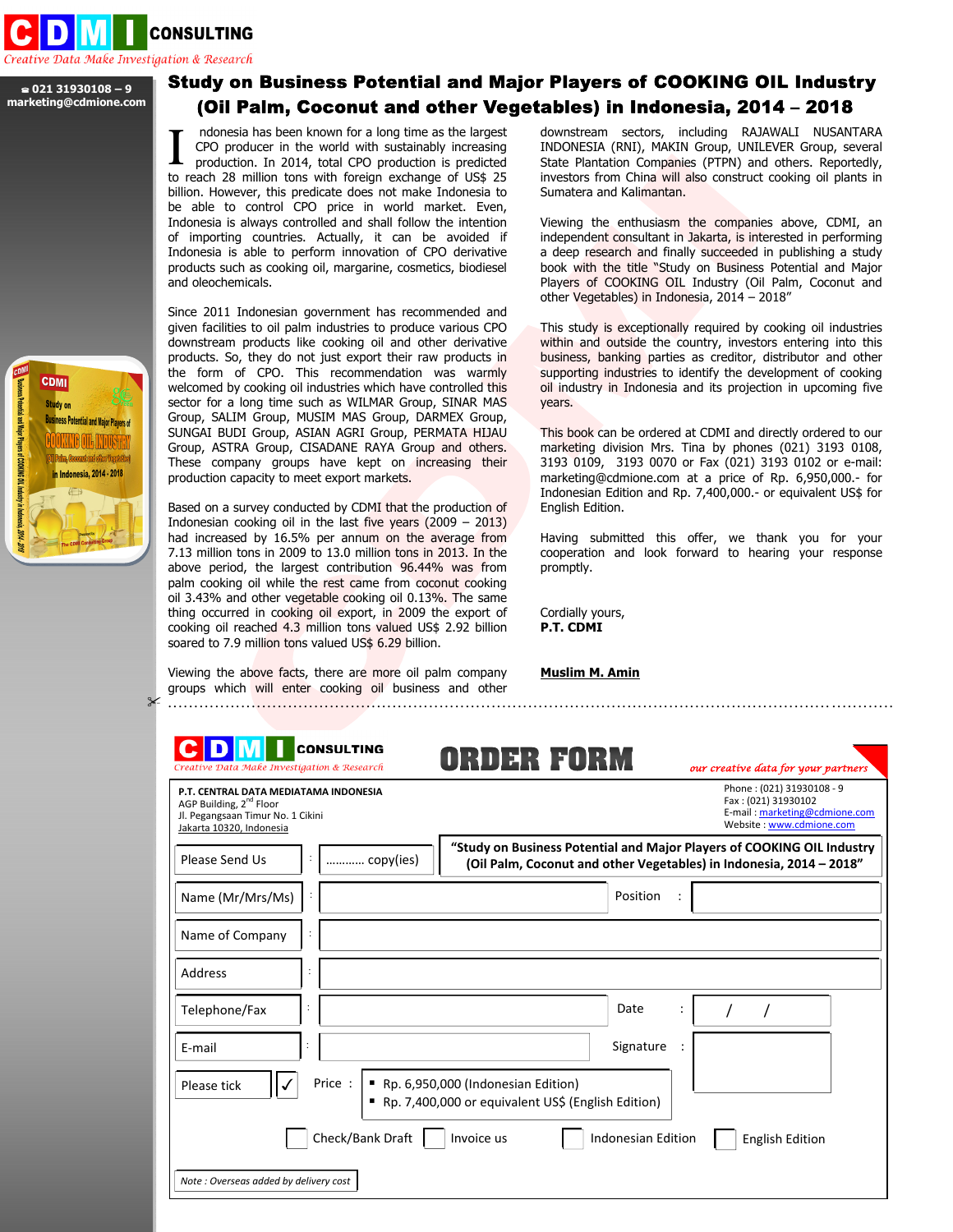|    |                         | <b>LIST OF CONTENTS</b>                                                    |    |
|----|-------------------------|----------------------------------------------------------------------------|----|
|    |                         |                                                                            |    |
|    |                         |                                                                            |    |
|    |                         |                                                                            |    |
|    |                         |                                                                            |    |
|    |                         |                                                                            |    |
| 1. |                         |                                                                            |    |
|    | 1.1.<br>1.2.            |                                                                            |    |
|    | 1.3.                    |                                                                            |    |
|    |                         |                                                                            |    |
|    |                         |                                                                            |    |
|    |                         |                                                                            |    |
| 2. |                         | <b>GROWTH OF INDONESIAN OIL PALM INDUSTRY4</b>                             |    |
|    | 2.1.                    |                                                                            |    |
|    | 2.2.                    |                                                                            |    |
|    | 2.3.                    |                                                                            |    |
|    | 2.4.                    |                                                                            |    |
|    | 2.5.                    | Area Width and Production of Oil Palm Plantation Owned by State Company    |    |
|    | 2.6.                    | Area Width and Production of Oil Palm Plantation Owned by Private  8       |    |
|    | 2.7.                    | Area Width and Production of Indonesian Oil Palm by Province and Ownership |    |
|    |                         |                                                                            |    |
|    | 2.8.                    |                                                                            |    |
|    |                         |                                                                            |    |
| 3. |                         | <b>GENERAL ILLUSTRATION OF COOKING OIL INDUSTRIES</b>                      |    |
|    |                         |                                                                            |    |
|    | 3.1.<br>3.2.            |                                                                            |    |
|    | 3.3.                    |                                                                            |    |
|    | 3.4.                    |                                                                            |    |
|    | 3.5.                    |                                                                            |    |
|    | 3.6.                    |                                                                            |    |
|    | 3.7.                    |                                                                            |    |
|    | 3.8.                    |                                                                            |    |
|    |                         |                                                                            |    |
| 4. |                         | PROFILE OF MAJOR PLAYERS COOKING OIL INDUSTRY                              |    |
|    | 4.1.                    |                                                                            |    |
|    | 4.2.                    |                                                                            |    |
|    |                         |                                                                            |    |
|    |                         |                                                                            |    |
|    |                         |                                                                            |    |
|    | <b>List of Contents</b> |                                                                            | i. |
|    |                         |                                                                            |    |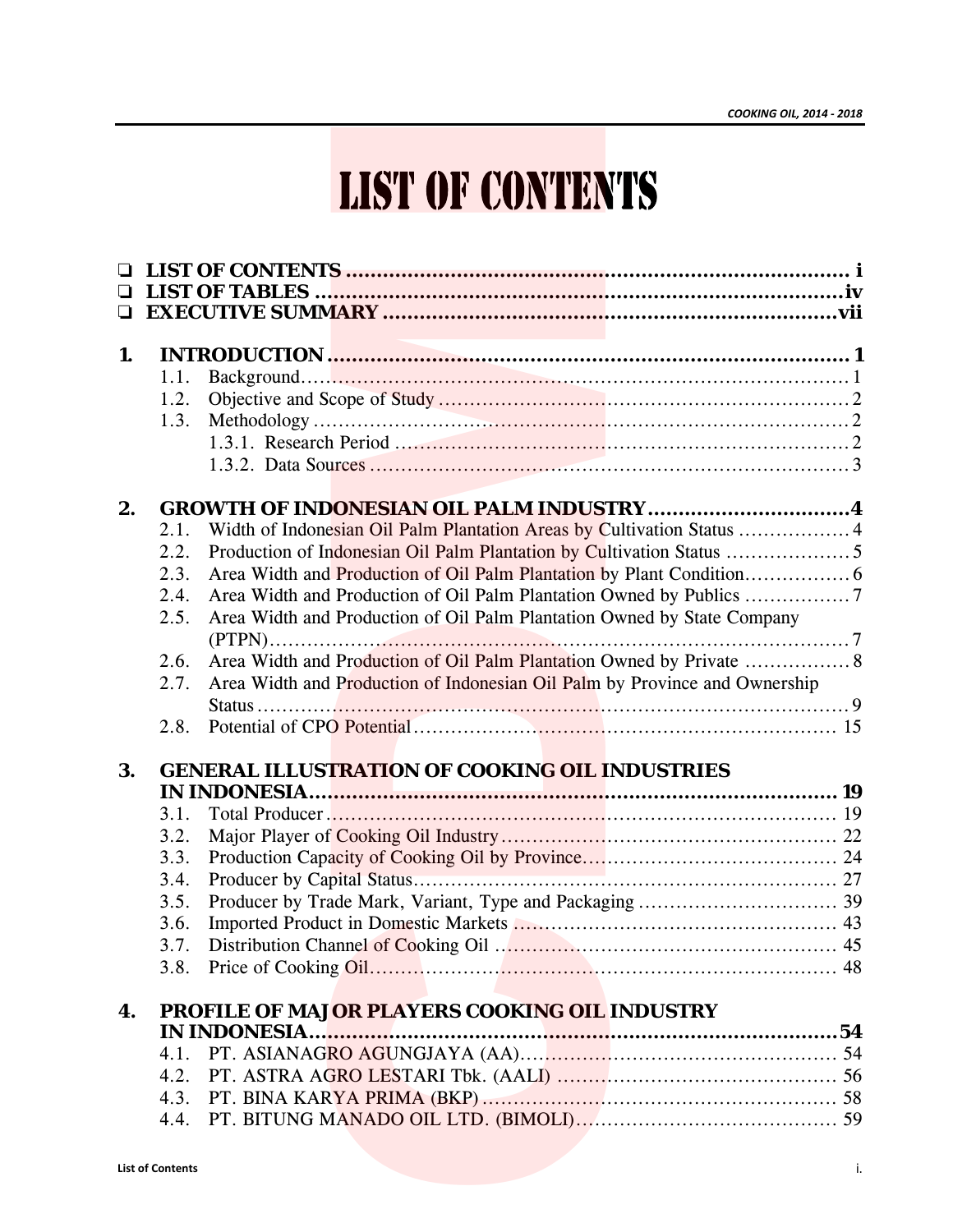|      | 4.5.                    |  |  |                                                                    |     |
|------|-------------------------|--|--|--------------------------------------------------------------------|-----|
|      | 4.6.                    |  |  |                                                                    |     |
| 4.7. |                         |  |  |                                                                    |     |
| 4.8. |                         |  |  |                                                                    |     |
|      |                         |  |  |                                                                    |     |
|      |                         |  |  |                                                                    |     |
|      |                         |  |  |                                                                    |     |
|      |                         |  |  |                                                                    |     |
|      |                         |  |  |                                                                    |     |
|      |                         |  |  |                                                                    |     |
|      |                         |  |  |                                                                    |     |
|      |                         |  |  |                                                                    |     |
|      |                         |  |  | 4.17. PT. SINAR MAS AGRO RESOURCES AND TECHNOLOGY Tbk. (SMART). 84 |     |
|      |                         |  |  |                                                                    |     |
|      |                         |  |  |                                                                    |     |
|      |                         |  |  |                                                                    |     |
|      |                         |  |  |                                                                    |     |
| 5.   |                         |  |  |                                                                    |     |
|      | 5.1.                    |  |  |                                                                    |     |
|      |                         |  |  |                                                                    |     |
|      |                         |  |  |                                                                    |     |
|      |                         |  |  |                                                                    |     |
|      |                         |  |  |                                                                    |     |
|      | 5.2.                    |  |  |                                                                    |     |
|      |                         |  |  |                                                                    |     |
|      |                         |  |  |                                                                    |     |
|      |                         |  |  |                                                                    |     |
|      |                         |  |  |                                                                    |     |
| 6.   |                         |  |  |                                                                    |     |
|      | 6.1.                    |  |  |                                                                    |     |
|      |                         |  |  |                                                                    |     |
|      |                         |  |  |                                                                    |     |
|      |                         |  |  | 6.1.3. Contribution of Export towards National Production  102     |     |
|      |                         |  |  |                                                                    |     |
|      |                         |  |  |                                                                    |     |
|      |                         |  |  |                                                                    |     |
|      |                         |  |  |                                                                    |     |
|      |                         |  |  |                                                                    |     |
|      |                         |  |  | 6.1.5.1. Total Volume and Value of Overseas Trade Balance  106     |     |
|      |                         |  |  |                                                                    |     |
|      |                         |  |  |                                                                    |     |
|      |                         |  |  |                                                                    |     |
|      |                         |  |  |                                                                    |     |
|      |                         |  |  |                                                                    |     |
|      | <b>List of Contents</b> |  |  |                                                                    | ii. |